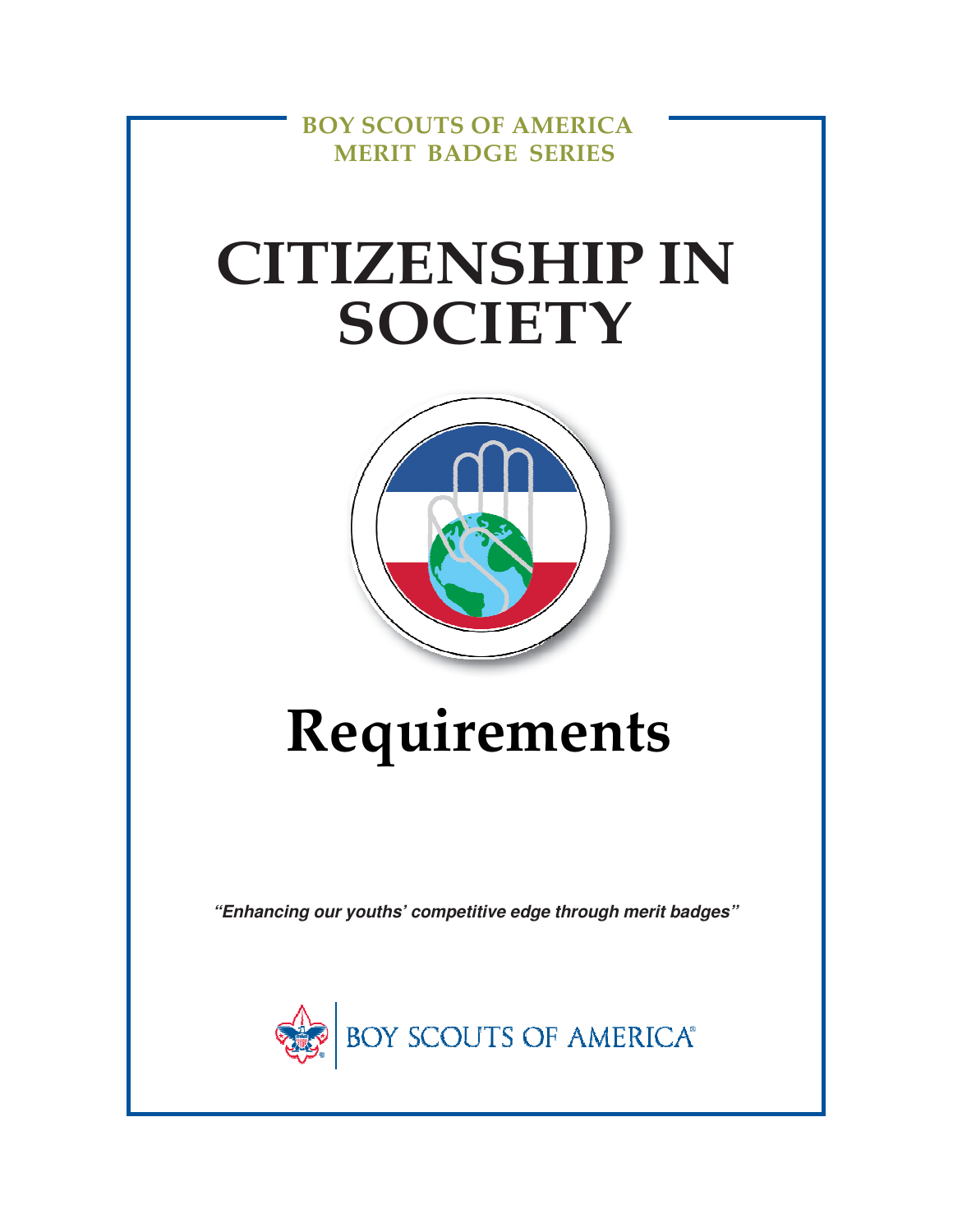### Overview for Scouts

**.**

The focus of the Citizenship in Society merit badge is to provide you with information on diversity, equity, inclusion, and ethical leadership. You'll learn why these qualities are important in society and in Scouting, as well as how to help other people at all times and serve as a leader and an upstander. The Boy Scouts of America continues to be committed to developing a culture in which every youth, volunteer, and employee feels included and welcomed — and to building communities where every person feels respected and valued.

- We welcome families and individuals of all backgrounds and identities to help prepare young people to serve as successful members and leaders of our nation's increasingly diverse communities.
- We are committed to creating inclusive environments and promoting a culture of respect and belonging for all.
- We expect all members to be guided by the Scout Oath and Scout Law.

❏ As found in the definition of "reverent" in the Scout Law, we expect our Scouts to "respect the beliefs of others," both within and outside of Scouting.

- We want everyone who follows the values of the Scout Oath and Scout Law to feel welcomed and able to take advantage of the many opportunities Scouting provides, and we want every Scout to feel a sense of acceptance and inclusion in their unit and in Scouting.
- We expect and appreciate that our Scouts do their best to make all feel welcomed.

❏ Learning about and understanding different identities and abilities will help each Scout understand what to do to help make other Scouts feel welcomed and find a sense of belonging in Scouting.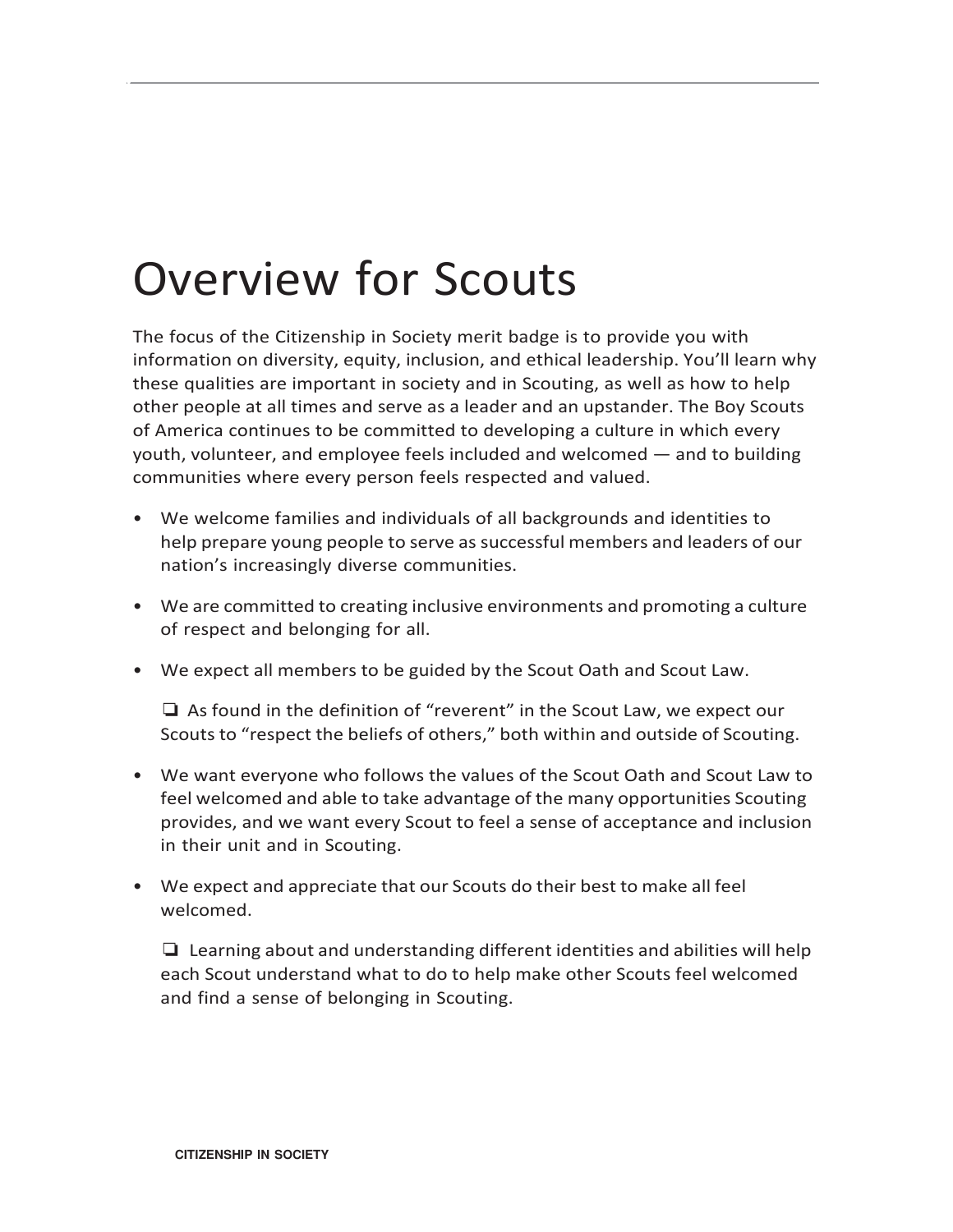### Instructions for Scouts

**.**

By now in your journey as a Scout, you have probably completed other merit badges and become familiar with using the merit badge pamphlet that usually accompanies the requirements. The process of earning this merit badge will be different, as it intentionally places the responsibility of research and identification of resources on you instead of using a merit badge pamphlet.

- You are encouraged to explore as deeply and broadly as you see fit for your personal learning and growth.
- Your merit badge counselor may, for certain requirements, ask you to identify your sources.
- Your counselor will not be providing you with answers or resources, but will be engaging you in conversation to ask about what you have learned and how you plan to apply your new knowledge to your life as a Scout and as a good citizen in society.
- As you undertake these learnings, think about how you can demonstrate the values of the Scout Oath and Scout Law in your daily life.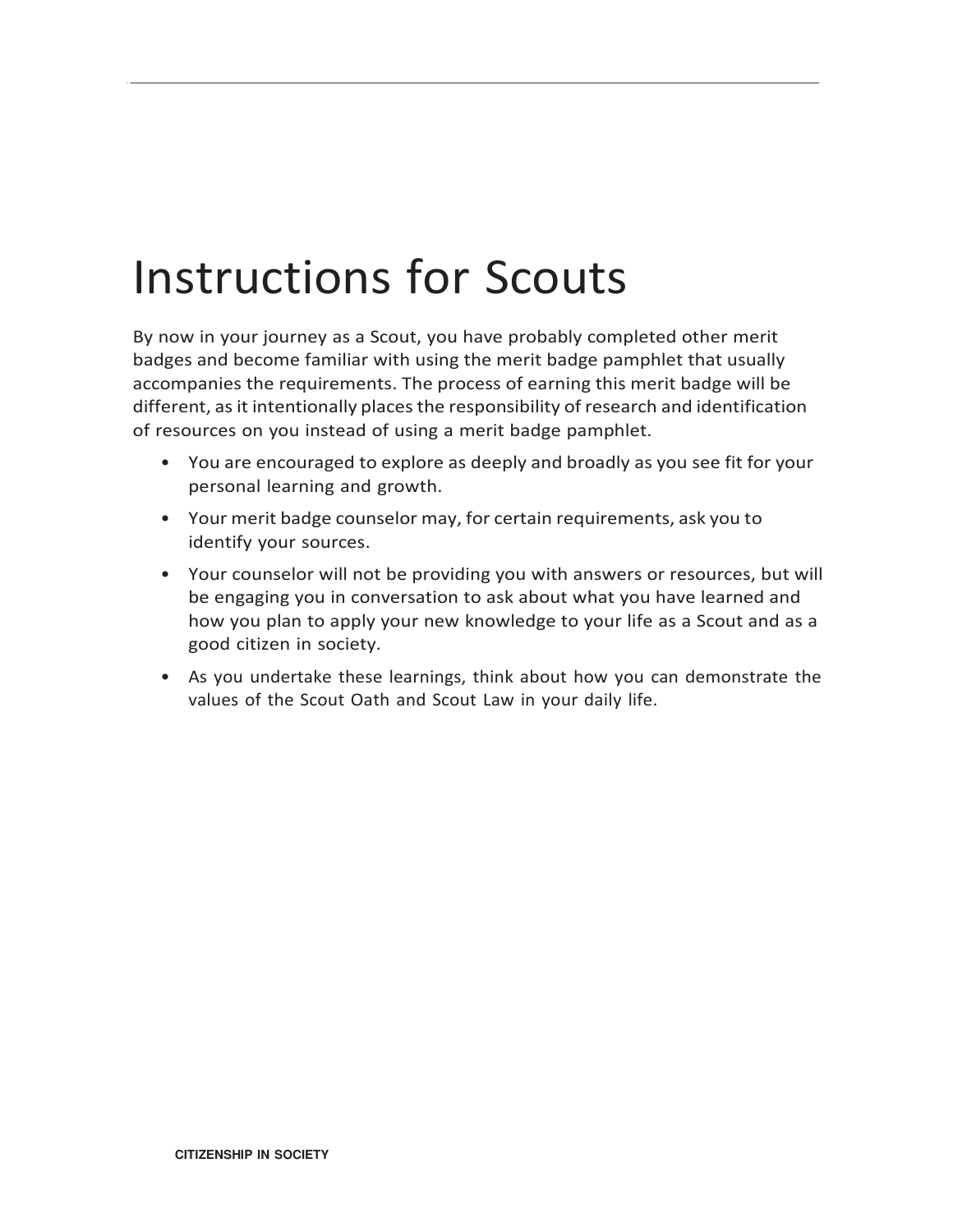#### Requirements

**.**

**"Discussion" requirements will be either with a counselor and another individual (in accordance with Youth Protection Guidelines https://www. scouting.org/health-and-safety/gss/gss01/), or with your counselor and a small group (of Scouts), depending upon your preference.**

- 1. Before beginning work on other requirements for this merit badge:
	- a. Research the following terms, and then explain to your merit badge counselor how you feel they relate to the Scout Oath and Scout Law:
		- Identities Inclusion
		- Diversity Discrimination
		- Equity Ethical Leadership
		- Equality Upstander
- 2. Document and discuss with your counselor what leadership means to you. Share what it means to make ethical decisions.
	- a. Research and share with your counselor an individual you feel has demonstrated positive leadership while having to make an ethical decision. (It could be someone in history, a family member, a teacher, a coach, a counselor, a clergy member, a Scoutmaster, etc.)
	- b. Explain what decision and/or options that leader had, why you believe they chose their final course of action, and the outcome of that action.
- 3. Consider ethical decision-making.
	- a. Think about a time you faced an ethical decision.
		- Discuss the situation, what you did, and how it made you feel.
		- Share if you would do anything differently in the future and if so, what that would be.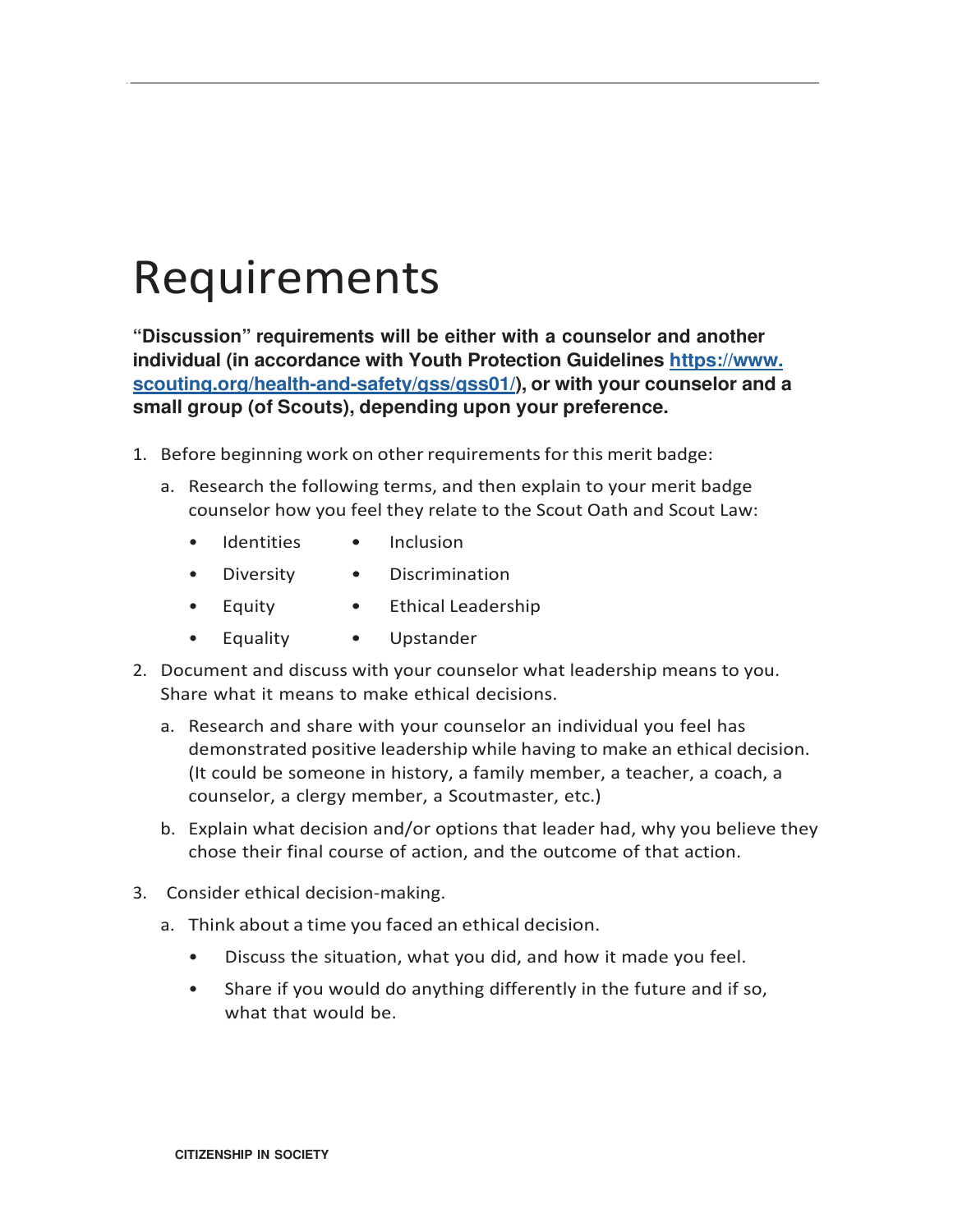- b. List three examples of ethical decisions you might have to make in the future at school, at home, in the workplace, or in your community, and what you would do.
	- Share how your actions represent alignment with the Scout Oath and Scout Law
- c. Explain to your counselor how you plan to use what you have learned to assist you when that time comes, and what action(s) you can take to serve as an upstander and *help other people at all times*.
- 4. Repeat the Scout Oath and Scout Law for your counselor. Choose two of the three following scenarios and discuss what you could do as a Scout to demonstrate leadership and your understanding of *what it means to help others who may seem different from you:*
	- a. Scenario 1: While at camp, a youth accidentally spills food on another camper. The camper who gets spilled on gets angry and says something that is offensive to people with disabilities; their friends laugh. What could/ should you do?
	- b. Scenario 2: Your friend confides in you that some students in school are making insulting comments about one of their identities, and that those same students created a fake social media account to impersonate your friend online and post messages. What could/should you do?
	- c. Scenario 3: A new student in your class was born in another country (or has a parent who was born in another country). Your friends make rude comments to the student about their speech or clothes and tell the student to "go back home where you came from." What could/should you do?
- 5. Document and discuss with your counselor:

**.**

- a. Ideas on what you personally can do to create a welcoming environment in your Scouting unit.
- b. An experience you had in which you went out of your way to include another Scout(s) and what you did to make them feel included and welcomed.
- c. Things you can do to help ensure all Scouts in your unit are given an opportunity to be heard and included in decision-making and planning.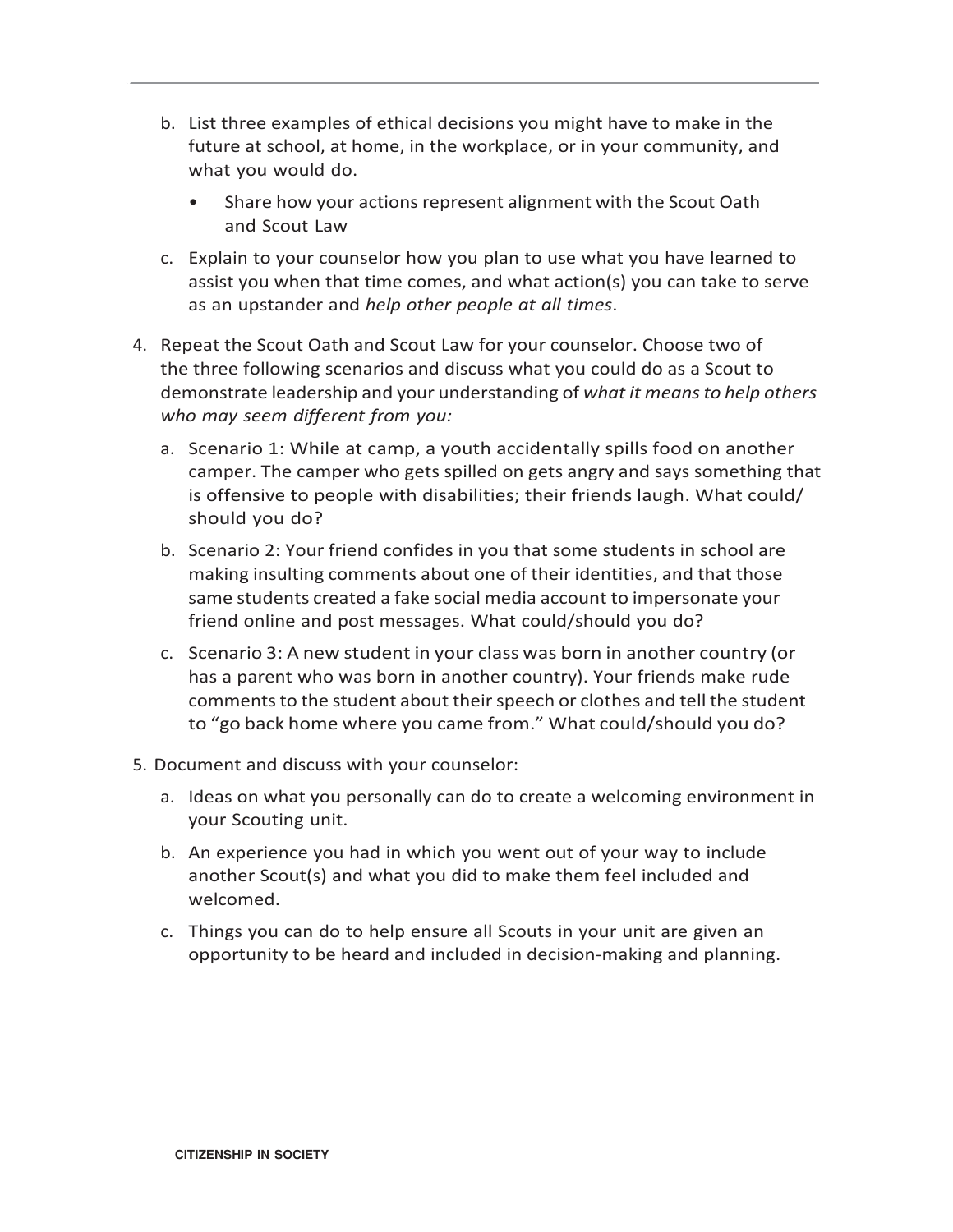- 6. With your parent's or guardian's approval, connect with another Scout or youth your own age who has an identity that's different from yours. (This means a trait, belief, or characteristic different from you.)
	- a. Share with each other what makes the different aspect of your identity meaningful/special to you.
	- b. Share with each other either one of the following:
		- i. A time you felt excluded from a group.
			- What was the situation?
			- How did it make you feel?
			- What did you do?

**.**

- Did anyone stand up for you?
- What did you learn?
- Would you do anything differently today?
- ii. This imaginary situation:
	- You're attending a new school and don't know anyone there yet. You notice they dress very differently than you do. At lunchtime, you decide you'll try to sit with a group to get to know other students. People at two tables tell you there is someone sitting at the currently empty seat at their table, so you end up eating by yourself.
		- ❏ How would that make you feel?
		- ❏ What could the students have done?
		- $\Box$  If that happened at your school, what would you do?
- c. Discuss with your counselor what you learned from the discussion with the other Scout or youth.
- 7. Identify and interview an individual in your community, school, and/or Scouting who has had a significant positive impact in promoting diversity, equity, and inclusion. If you feel your community, school, or local Scouting group does not have such an individual, then research a historical figure who meets these criteria,and discuss that person with your counselor.
	- a. Discover what inspired the individual, learn about the challenges they faced, and share what you feel attributed to their success.
	- b. Discuss with your counselor what you learned and how you can apply it in your life.